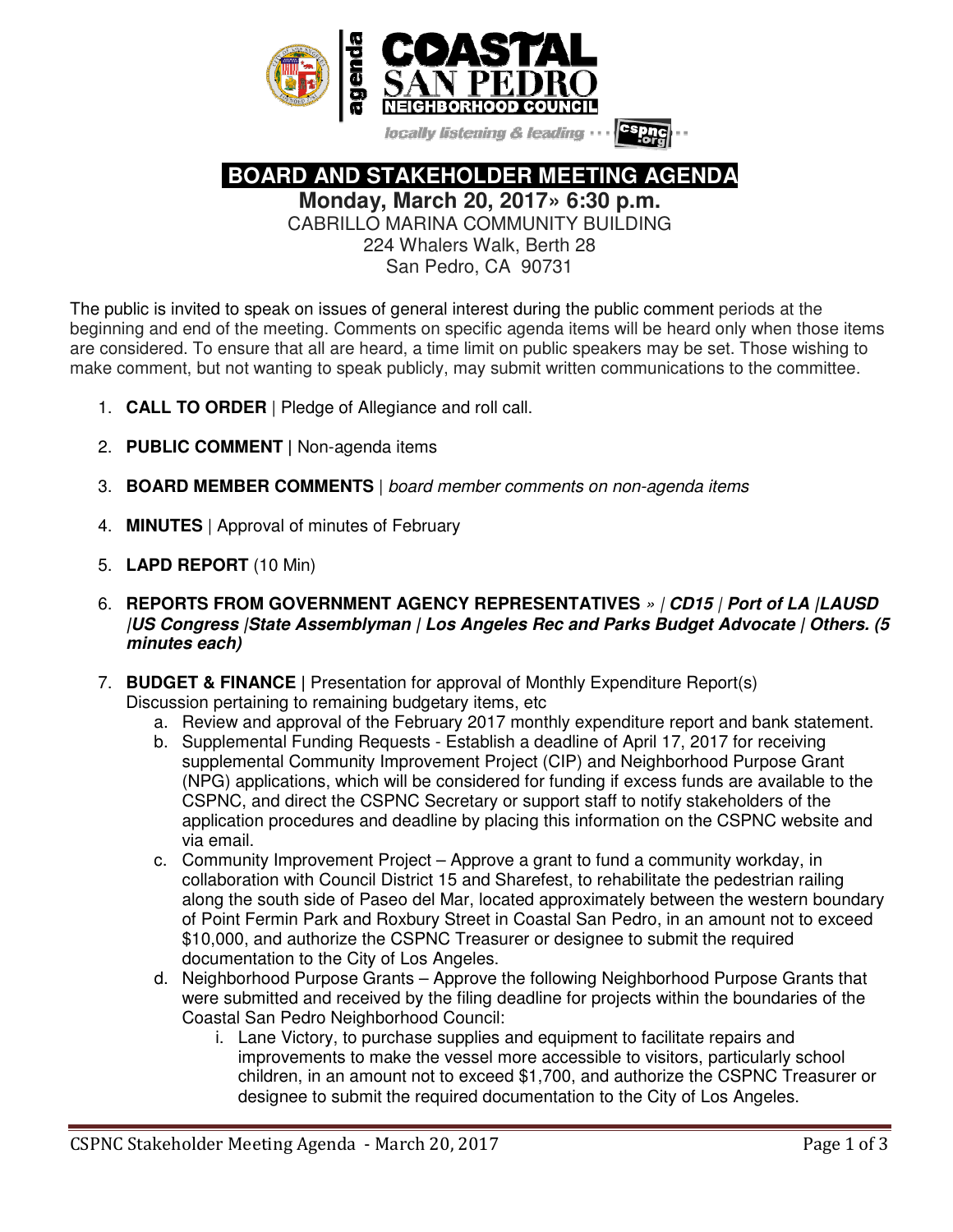- ii. White Point Elementary School Parent Faculty Organization, to purchase classroom computers, including warranties and technical support, to enhance science, technology, engineering, and math education at the campus and increase access to learning resources for students, in an amount not to exceed \$5,800, and authorize the CSPNC Treasurer or designee to submit the required documentation to the City of Los Angeles.
- 8. **Presentation by Michael Leonard** The External Affairs Division of Los Angeles World Airports is in the midst of a public awareness campaign concerning our ongoing \$14 billion modernization of Los Angeles International Airport, in particular our proposed Landside Access Modernization Program or LAMP for short. It will consist of a 6 million square foot consolidated rental car facility, two 3 million square foot transit hubs and a 2.25 mile automated people mover connecting these facilities and the Expo/LAX Light Rail 96th Street station to the airport. By creating a new front door for LAX we're hoping to reduce the traffic in Central Terminal Area, improve the passenger's customer experience and maintain LAX at the international gateway for the West Coast. (10 minutes)
- 9. **Presentation by Kevin Randolph** newly assigned Director of PortTech LA., will share with us what plans LACI has for the Port of LA and for Port Technology. (10 min power point presentation & brief Q&A to follow)
- 10. **Presentation by Jerry Gains -** our CSPNC's Liaison on Purposeful Aging will give a 5-10 minute presentation updating us on the recent Town Hall on aging. He was appointed by Janice Hahn to be the 4th District's delegate to the Purposeful Aging LA Initiative, which was established by our Mayor to bring elected officials, various city departments and community leaders together. Hahn has also appointed him to be Commissioner for the LA County Commission for Older Adults. (10 minutes)

## 11. **Action Items**

#### a. **Stakeholder Motions:**

#### i. **From Bob Milling:**

Whereas the CSPNC must operate under transparency and at service to the stakeholders and such that actions on the council while in session may not conclude in a way that appeases all council members.

Be it resolved that the CSPNC asks that all council members refrain from politicizing their positions and assisting on attacks on other council members by third party associates. The role of the council is to unite the community and the supplying of incomplete information, council correspondence and false information is detrimental to the success and viability of the council as it moves forward. All issues with other council members should be addressed with DONE, the other council members and through channels that are created to handle this type of issue.

## ii. **From Robert Ferrell**

Whereas the pedestrian gate entering Joan Milke Flores Park, located on Roxbury in Coastal San Pedro has been locked, and

Whereas there are no other pedestrian entrances to the park, and Whereas several stakeholders in the area have told us that they have had some traumatic close calls trying to enter the park through the vehicle gate, and Whereas these stakeholders have gone to Parks and Recreation to ask the gate be reopened and have been told it would not happen, and Whereas representative from Joe Bucaino's office have also approached Parks and

Recreation to get the gate re-opened and have been told it would not happen, and Whereas a new pedestrian entrance would take both time and money,